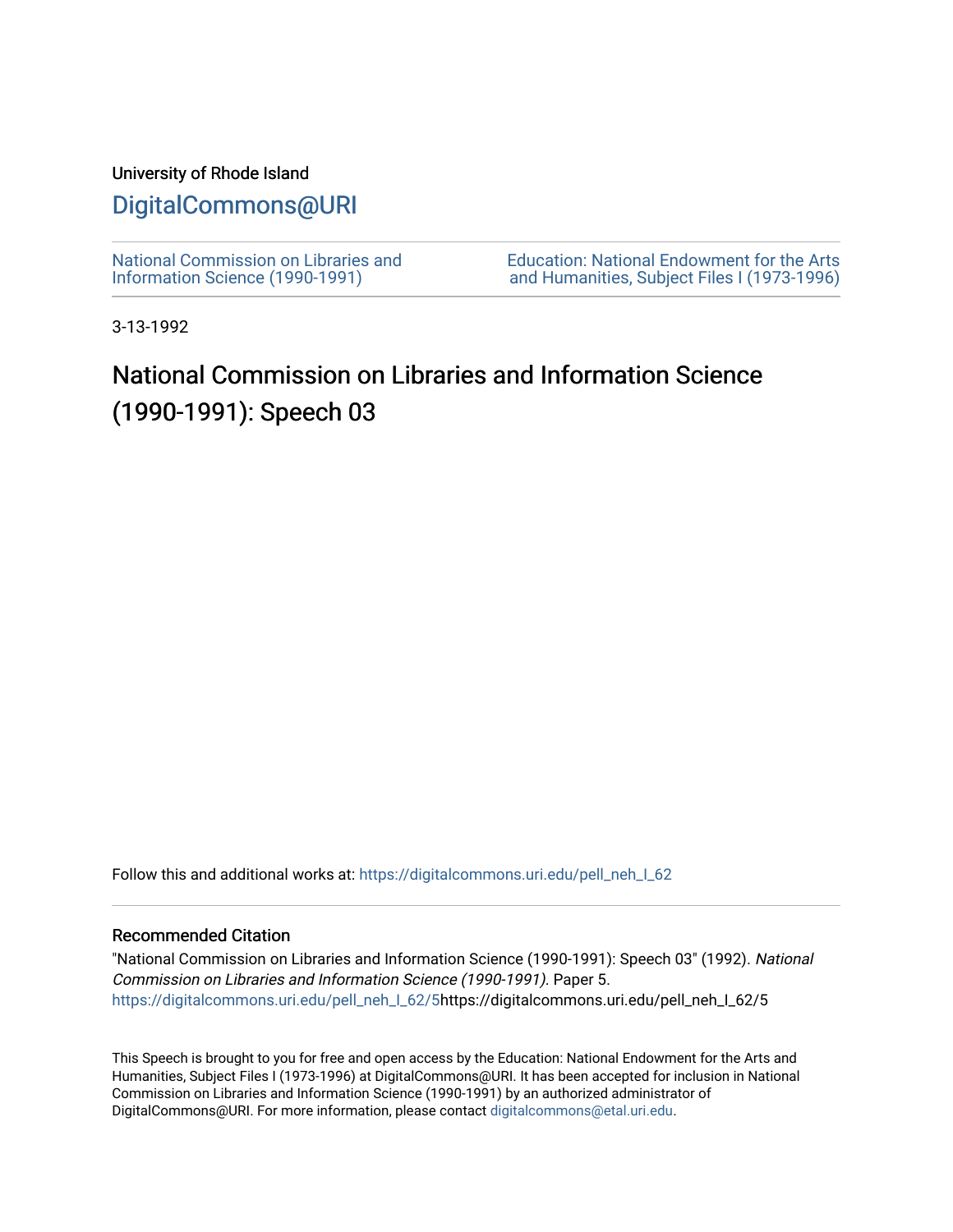

**National Commission** on Libraries and lnfonnation Science NEWS RELEASE

1111 18th Street, NW . Washington DC . Suite 310 (202) 254-3100

For Immediate Release March 13, 1992

United States

For Information Contact: Peter R. Young

### J. MICHAEL FARRELL DESIGNATED CHAIRMAN OF NCLIS

Washington, D.C. - President Bush has designated J. Michael Farrell of Washington, D.C. as Chairman of the U.S. National Commission on Libraries and Information Science (NCLIS). The appointment was effective March 11, 1992.  $\sim$   $\sim$   $\sim$   $\sim$   $\sim$ 

Mr. Farrell was confirmed as a Member of NCLIS on October 15, 1990. The newly appointed NCLIS Chairman is a partner in the law firm of Manatt, Phelps, Phillips, & . Kantor which has offices in Los Angeles and Washington, D.C.

Upon hearing of his appointment as NCLIS Chairman, Mr. Farrell stated, "I am honored to be designated as the Chairman of the U.S. National Commission on Libraries and Information Science. I wish to acknowledge Charles E. Reid's excellent service, both as NCLIS Chairman for the past two years, and as Chairman of the second White House Conference on Library and Information Services. I look forward to working to accomplish our mutual goal of improved library and information services for the Nation."

.:. more -